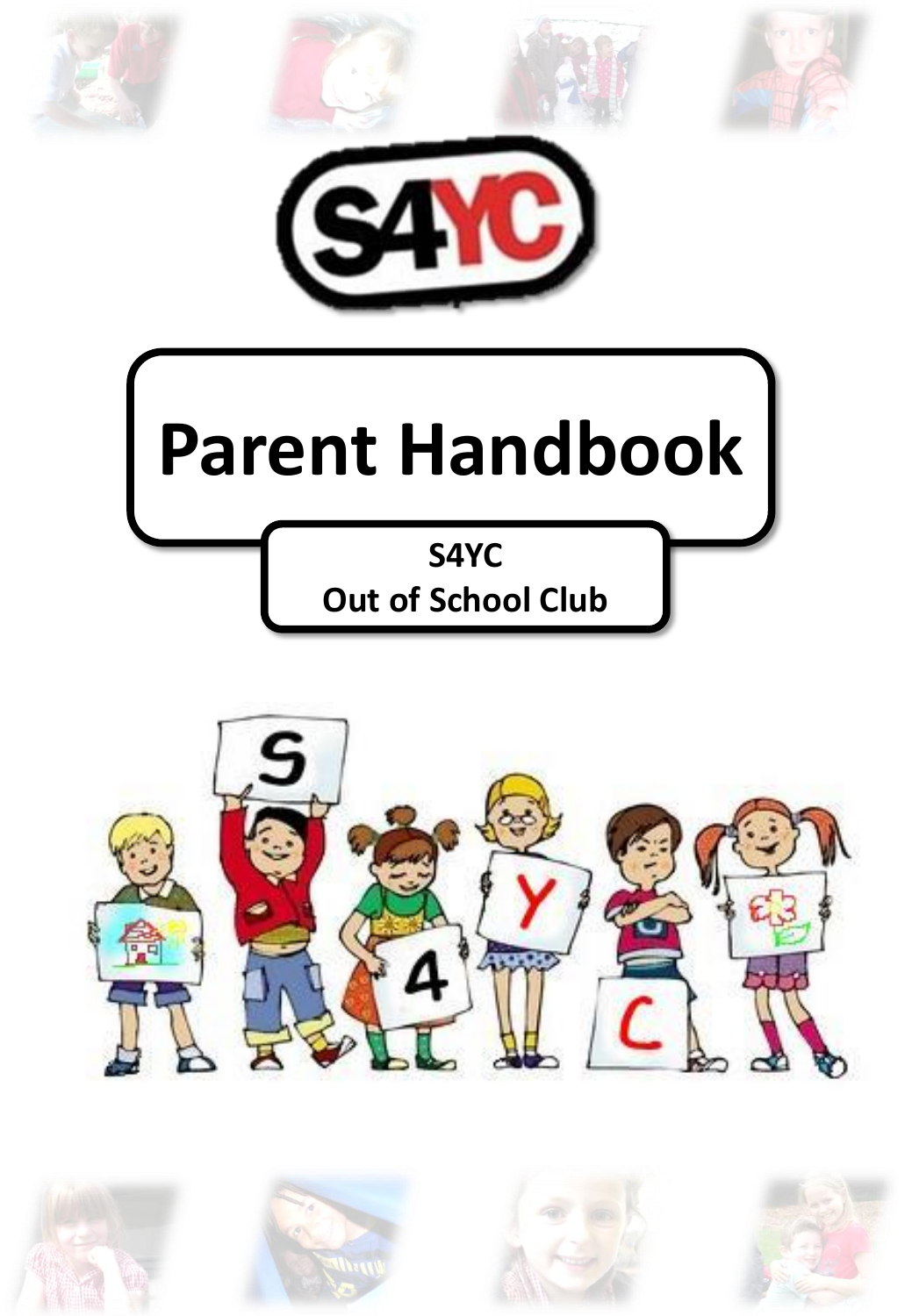







# **Contents:**

- 1. About the Club
	- Aims
	- What we offer
	- Staffing
	- Policies and Procedures
- 2. Terms and Conditions
	- Admission
	- Induction
	- Payment of Fees
	- Changes to day / Cancellations
	- Arrival and Departure
	- Safeguarding
	- Equal Opportunities
- 3. General Information
	- Behaviour
	- Illness
	- Accidents and First Aid
	- Medication
	- Complaints Procedure
- 4. Parent / Carer Pledge







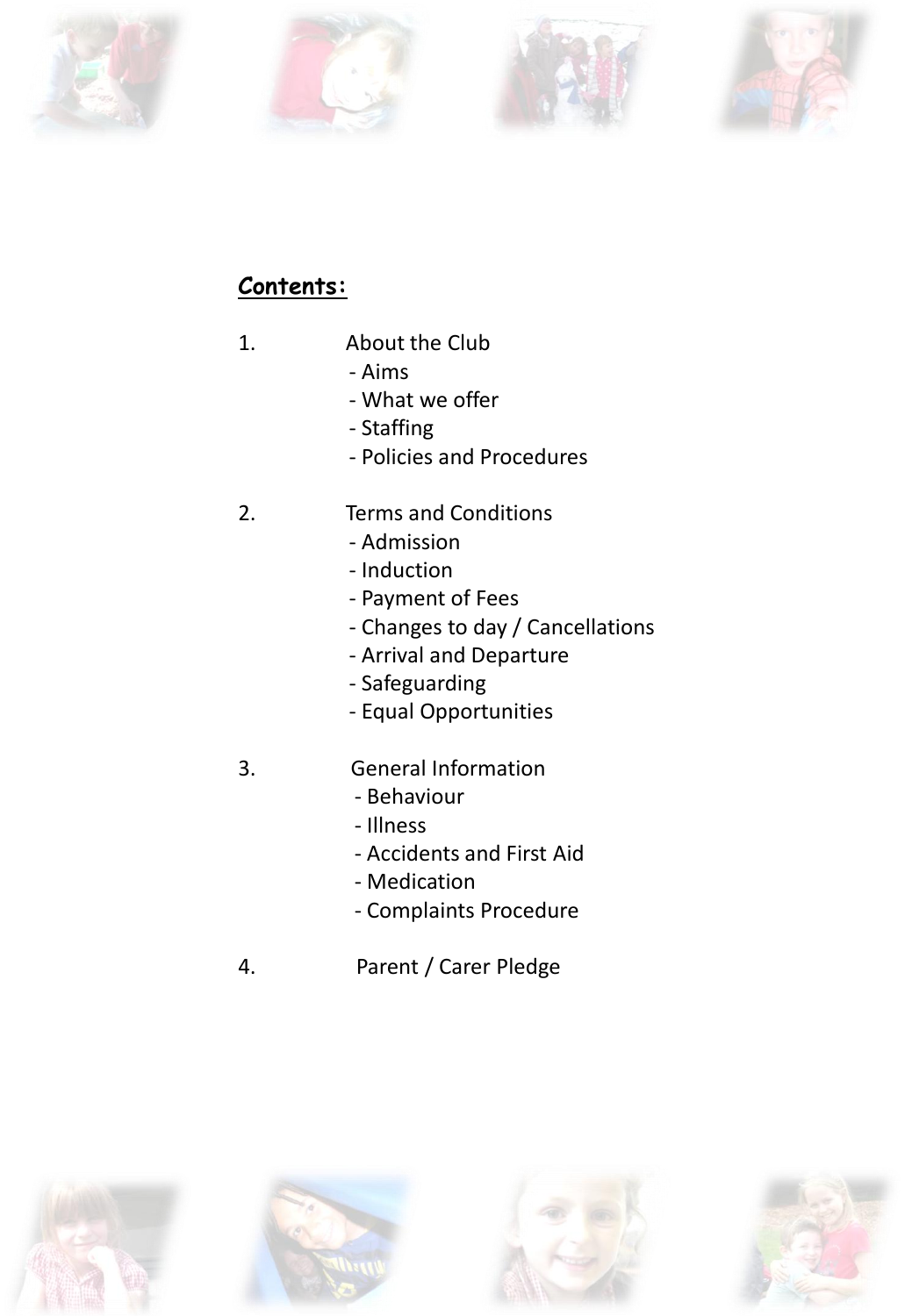# **ABOUT THE CLUB**

S4YC is registered through Ofsted to provide childcare for children aged 4 to 11 years. We are open from7.30am/7.45am - start of school and end of school - 6.00pm weekdays during term time and 8.00am - 6.00pm weekdays, during school holiday time.

All settings are registered and regulated by Ofsred.

## **Aims**

Our aim at S4YC is to facilitate children's play alongside a range of fun activities in a safe, secure and welcoming environment. We firmly believe that Out of School club belongs to the children so endeavour to offer a service tailored to their requirements whilst working in partnership with the school to improve the availability of childcare for working parents. We also aim to ensure that the children's physical and social needs are met through activities that differ from those that occur within the school day. By promoting a good working relationship between schools, parents, children and staff, S4YC positively encourages children of all ethnic origins, racial groups, religions, cultures, linguistic backgrounds and abilities ensuring that they feel valued and respected.

## **What we offer**

Although we plan activities for every club session, our priority is to facilitate play so activities can often take an unexpected turn! Planned activities include a selection of arts and crafts, cooking, film nights, sporting games and activities and various themed sessions. During their time at club children choose activities that suit them best.

At S4YC we recognise the importance of a healthy and nutritious diet. Our breakfast consists of toast, cereal and fruit and is served between 7.45 am – 8.30 am. Juice, milk and water is available to drink throughout the session. On arrival at after school club children are offered a drink and fruit/biscuit. A healthy snack is served at about 4.30pm. Snack varies from week to week. We ask that you let us know if your child has any special dietary requirements. We allow children to decide when they are ready to eat, but request that food be consumed whilst sitting at the snack table.





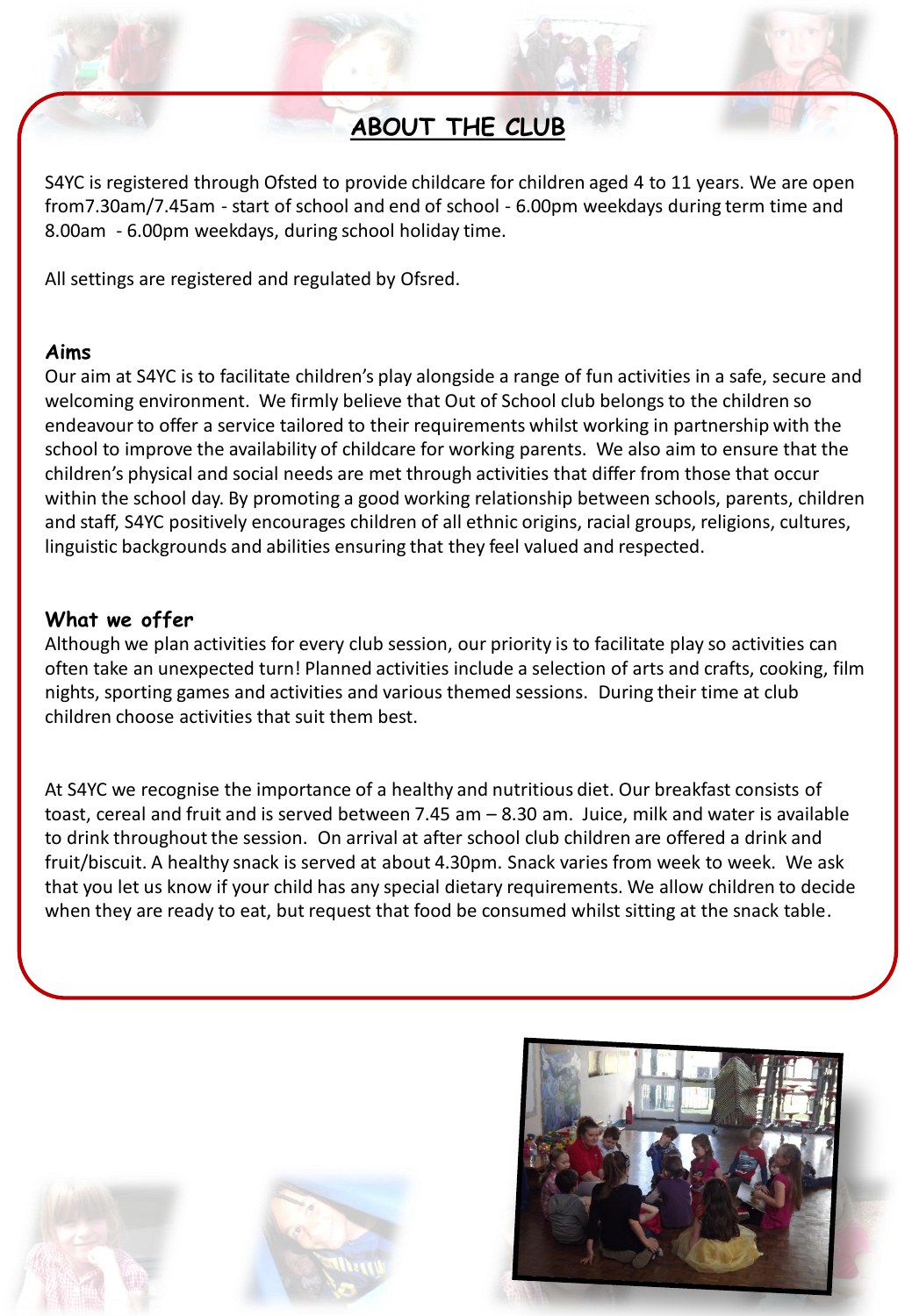

# **Staffing**

Out of School Club is staffed by a day-to-day operations Manager, and up to three playworkers/sports coaches, some of which work within the school setting during the day. As a result we are able to provide a smooth transition between school and club. All of our staff have significant experience of working with children, and comply with EYFS requirements for registered childcare. Staff are expected to undertake professional development training and are all DBS checked. We maintain a staff/child ratio in line with Ofsted guidelines.

Each setting is also supported by a Senior Safeguarding Lead, Compliance Manager, Business Manager and Planning Manager.

## **Policies and Procedures**

The club operates under a number of policies and procedures, copies of which are held at the club and are available at any time. Copies of policies relating to safeguarding, fees, behaviour and admission are distributed to all users regularly and you will be made aware of any policy changes as they occur.



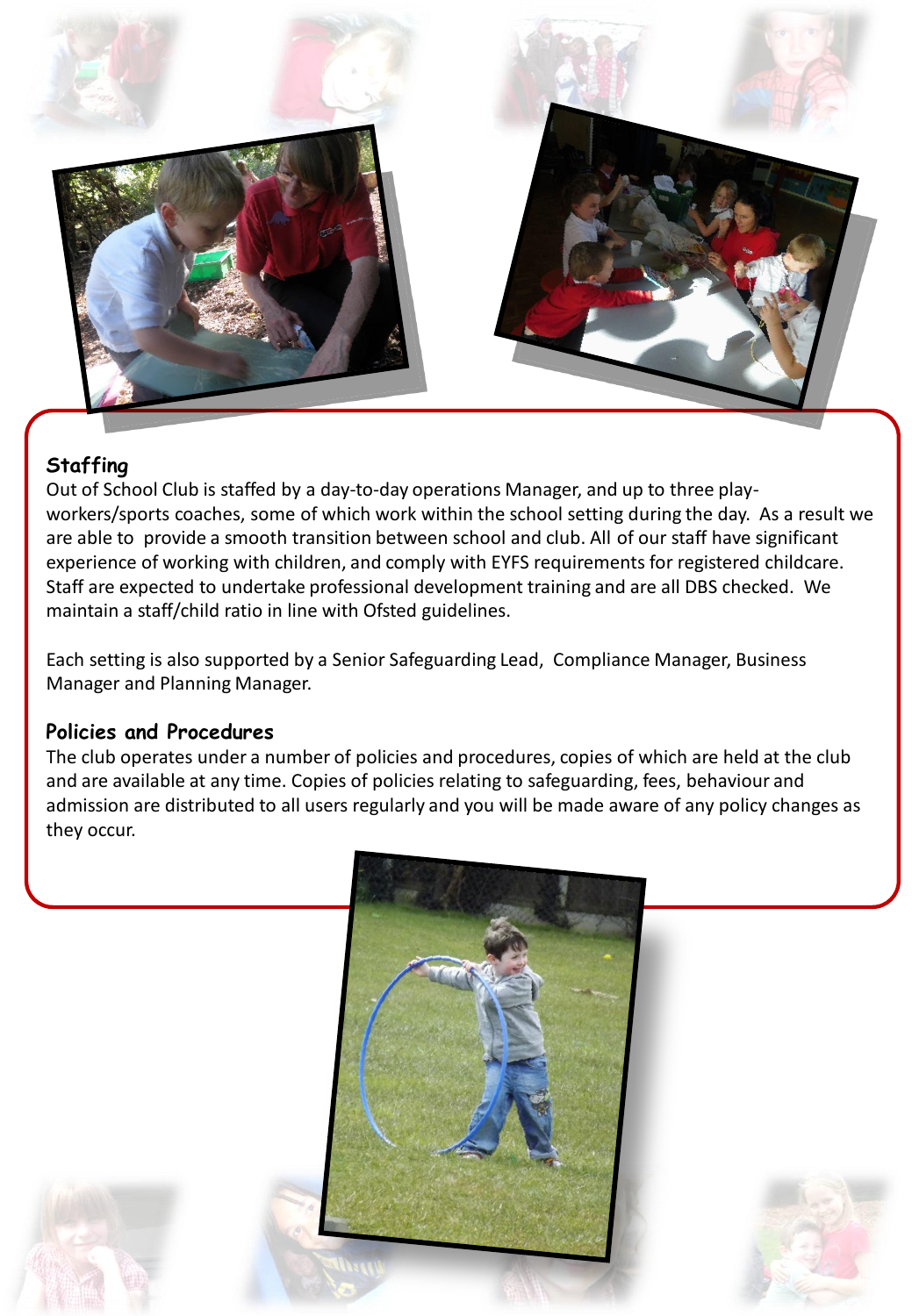# **TERMS AND CONDITIONS**

## **Admission**

It is our intention to make S4YC – Out of School Club accessible to children and families from all sections of our local community. Admission to the club is organised by the manager and a waiting list system may be implemented if and when the need arises. A completed registration form is required for each child attending and we ask that we are kept up to date of any changes in these details and ensure that all details concerning your child are confidential. Your bookings will role over from the end of each academic year to the start of the next school year. It is your responsibility to inform us of any changes.

## **Induction**

Children and parents/carers are always welcome to come and see the club before the child's first day. Early in each child's first attendance a short time will be set aside for an "induction" period. During this period a member of staff will outline the club's rules and routines (including snack times, collection, children's meetings). All questions and enquiries (no matter how small) are encouraged and responded to promptly.

## **Payment of fees**

Fees are payable in advance by cash, cheque, childcare vouchers or via our online payment system. Cheques should be made payable to "S4YC Limited". If you are claiming tax credits we recommend that you make payments directly to us online so that you have receipts of payments if and when required by the tax office. Please ensure you keep copies of your invoices/receipts, as any additional copies will be charged at a rate of £25.00 per request. The price per session per child applies to all children and is payable for all sessions including when your child is sick. Bank holidays and professional days will not be charged for. Once you have booked your child into club, monthly invoices with be calculated and sent out to you. In order to do this accurately, please let us know in advance if you require to make changes to these bookings. We urge you to pay promptly to avoid a late payment fee of £12.50 per week or your child's place being terminated. If you are having difficulty paying fees please speak in confidence with one of the managers.

## **Changes to days and cancelling your child's place**

If you want to terminate your child's place at club we require 1 months notice. To cancel a session we ask that you give us at least 2 weeks notice where possible. If your child is ill it is important that you inform us so we know not to expect them on that day. Requests for changes to days should be made to the setting manager and will be accommodated where possible. If club is full to capacity then late bookings may have to be declined. Where ad hoc sessions are required please be realistic in giving as much advance notice as possible. On the day bookings cannot be guaranteed.

If you need to discuss any invoices, payments or any other related enquiry please speak to the setting manager or our Business Manager 07717 383702.

Any bad debt at the end of each term will be forward to our debt collection department, this may lead to money being recovered via the County Courts.

## **Increase in Fees**

From time to time we will review fees, this will normally take place towards the end of each term. Fees may increase due to a number of reasons, increase in the living wage, NI/pension contributions, rent, general club costs. We will always give you 6 weeks notice before any fee increase takes place.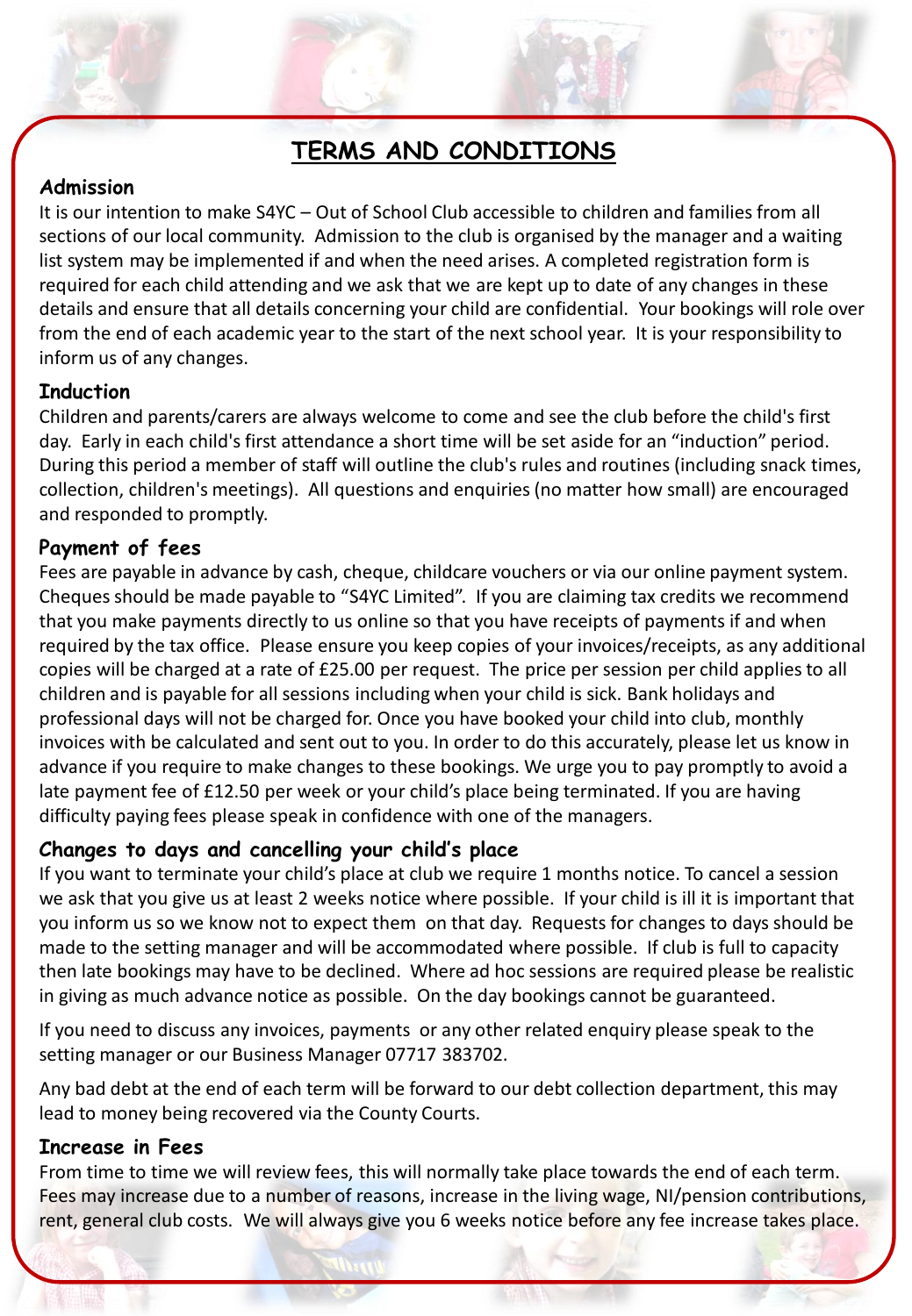## **Arrival and departure**

Infant children are escorted to their classrooms prior to school and collected from their class by S4YC staff after school. A register is taken during each breakfast club and after school session and a signing in/out sheet is used. Please ensure this is completed for each child. As stated in our 'Collection and Departure' policy children should always be collected by a named adult. In exceptional circumstances when it is not possible for your child to be collected by a named person, a password system will be adopted. The club finishes at 6.00pm, if you are delayed for whatever reason please telephone the club to let us know. A late payment fee of £10.00 per 15 minutes may be charged if children are collected after 6.00pm. You may also be asked to make a contribution towards any extra staff wages and transport costs incurred. All children are required to be signed in/out by an adult.

## **Safeguarding**

At S4YC we share an objective to help keep children safe from harm and abuse. We strongly comply with local and national safeguarding procedures and ensure that all staff are appropriately vetted and trained to undertake their safeguarding responsibilities effectively. If you have any concerns please contact the Senior Safeguarding Lead David James 07734 705559, in his absence Marc Sewell 07814 389469

## **Equal Opportunities**

S4YC Out of School Club is committed to equal opportunities and aims to demonstrate, through our activities, that children of all ethnic origins, racial groups, religions, cultures, linguistic backgrounds and abilities are valued and respected. We aim to equip our children with an awareness of our diverse society and to appreciate the value of difference. Discrimination on the basis of colour, culture, religion, origin, sex or ability is not acceptable. The premises we use for our club sessions is accessible to all and we will make every effort to accommodate and welcome any child with individual requirements. We frequently work and liaison with parents/carers and relevant professionals to meet a child's specific needs within the club's limitations. Each case is assessed individually and risk assessed to ensure everyone's safety.

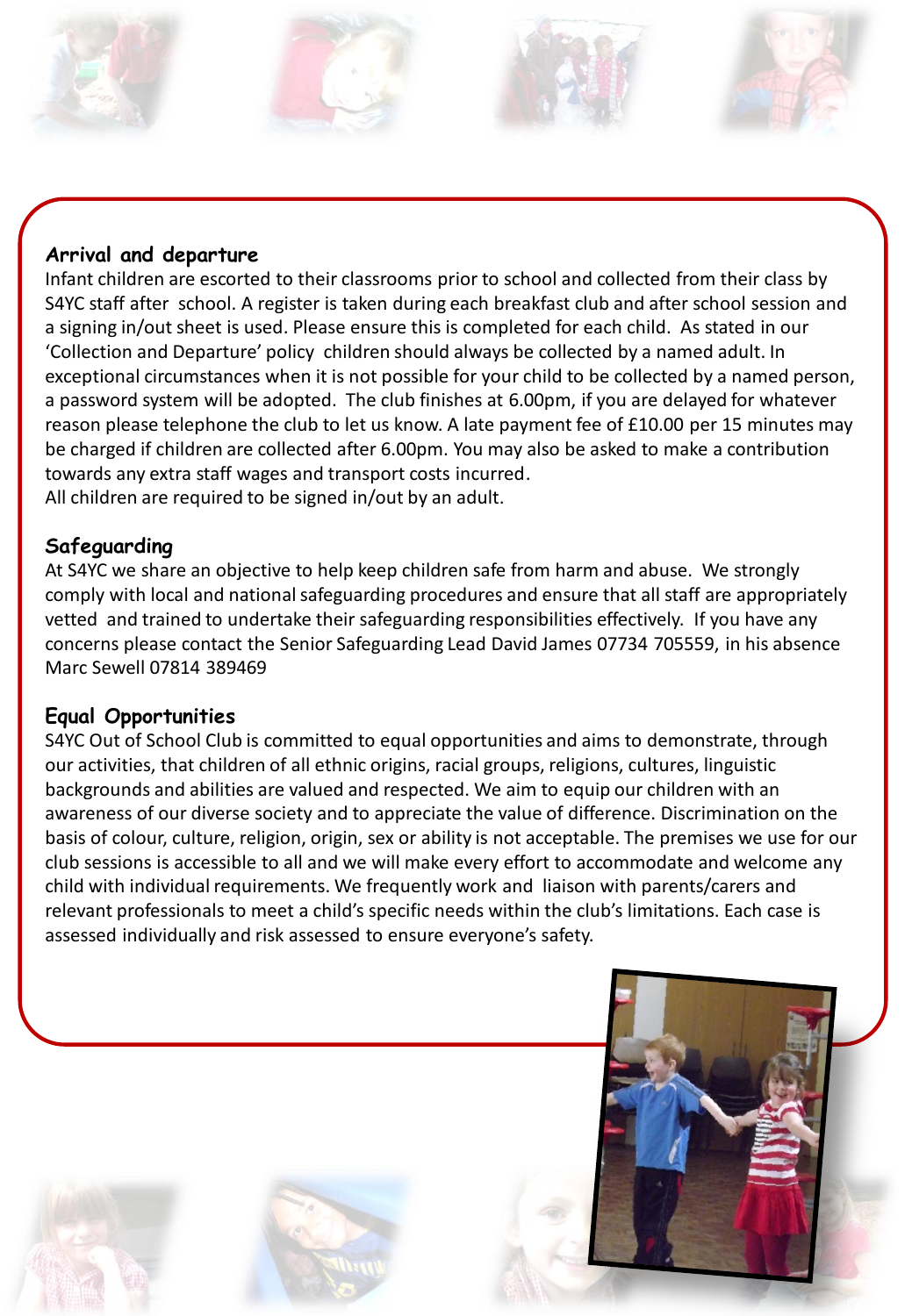# **GENERAL INFORMATION**

#### **Behaviour**

For safety and consistency and to create a safe environment in which the children can experiment and develop, it is important to work within behavioural guidelines so that the children know what is expected of them. The rules are discussed and drawn up by the children and staff. Children are reminded of these rules frequently and appropriate behaviour encouraged through praise. We place an emphasis on respect, care and consideration between children, staff and visitors.

All anti-social behaviour will be challenged and discussed. In the case of violence or behaviour that poses an immediate danger a child is required to be collected directly; as an ultimate sanction, the child may be excluded from the club. S4YC – Out of School Club recognises that poor behaviour can occur from time to time for reasons that are not always evident, or as a result of special needs. We will strive to be flexible in order to accommodate such cases.

Parents will be liable for any costs if children damage/break any equipment due to poor behaviour.

#### **Illness**

We are unable to care for children who are unwell. Please inform the manager of any infectious illness your child contracts. If your child has had sickness or diarrhoea please do not send him/her to the club for 24 hours after the illness has ceased.

### **Accidents and First Aid**

Every precaution is taken to ensure the safety of the children at all times and the club is fully insured. The majority of our staff are trained in first aid and first aid kits are readily available when required. An accident form is filled out for all accidents that occur at club. If the injury is minor, for example a bruise, scrape etc. you will be notified when you collect your child. The child's parent/carer will then need to sign this when collecting the child. If your child bumps their head or is involved in a serious accident requiring further medical attention, you will be contacted immediately.

For the safety of all who attend S4YC Out of School Club fire drills are carried out regularly.

### **Medication**

A form will need to be completed for any child who requires medication during club hours. Without written consent, we are unable to administer any medication. All medication must be clearly labelled with your child's name and dose requirements.

### **Complaints Procedure**

If you feel the need to make a complaint you should contact the Compliance Manager who will deal with the situation and keep a written record of any complaint and action taken. Telephone number: 07581 075534 Email: [info@s4yc.co.uk](mailto:info@s4yc.co.uk) / paula@s4yc.co.uk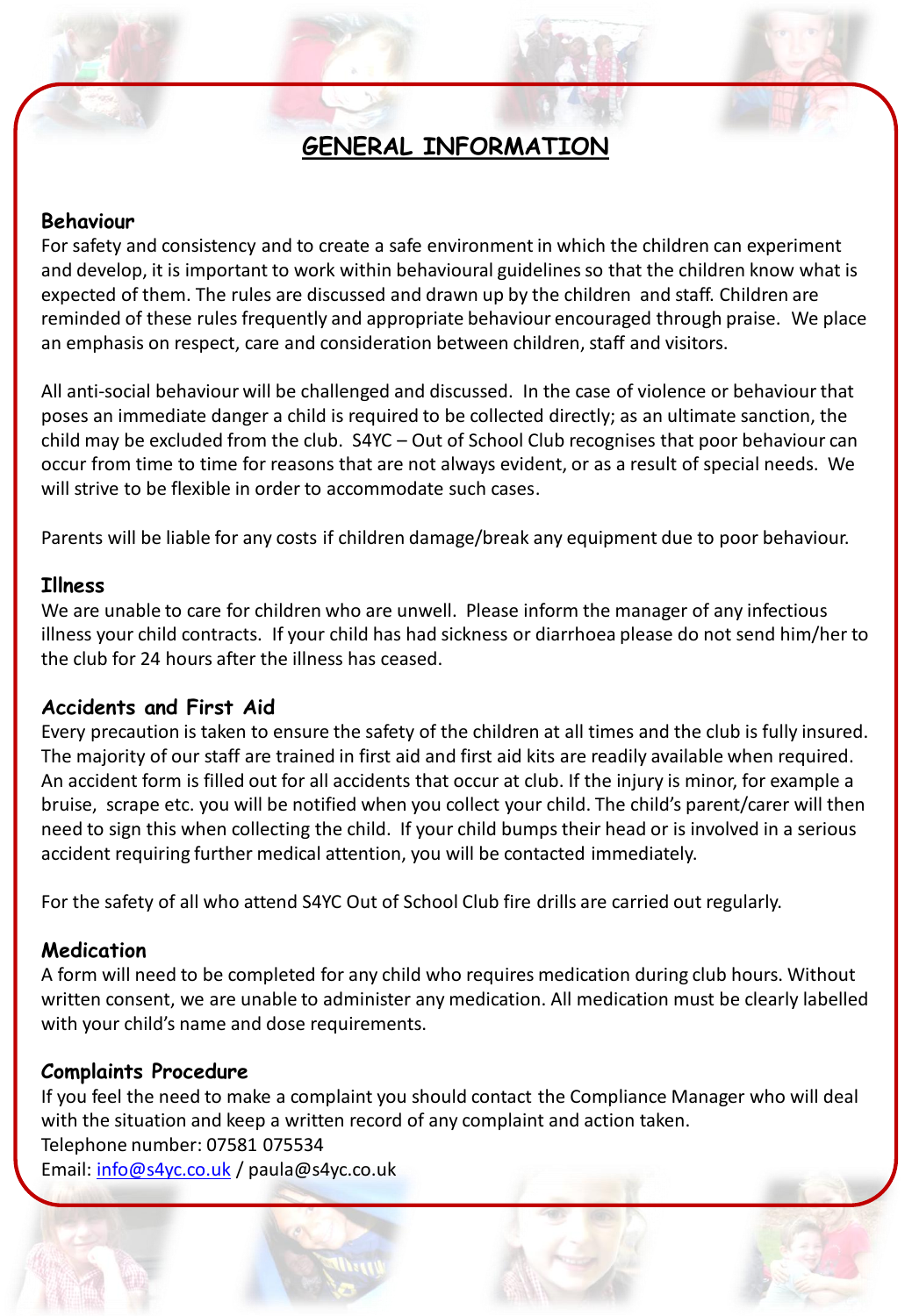# **PLEDGE TO PARENTS/CARERS**

We value our relationship with parents/carers and are committed to working in partnership with you to provide top quality play and care for your children.

We will:

- Welcome you at all times to discuss our work, have a chat or take part in our activities.
- Keep you informed of opening times, fees and charges, programmes of activities, menus, and procedures.
- Be consistent and reliable enabling you to plan with confidence and peace of mind.
- Share and discuss your child's achievements, experiences, progress, and friendships.
- Be available to discuss decisions about running the club.
- Ask your permission for outings and special events.
- Listen to your views and concerns to ensure that we continue to meet your needs.

## **Other important information**

#### **Write to us:**

Fairfield House 104 Whitby Road Ellesmere Port Cheshire CH65 0AB

Telephone/e-mail us: Senior Safeguarding Lead: 077347 05559 / [info@s4yc.co.uk](mailto:info@s4yc.co.uk) Compliance Manager: 07581 075534 / paula@s4yc.co.uk Business Manager: 07717 383702 / kaye@s4yc.co.uk

## **Club Staff**

Persons responsible for the club: David James / Marc Sewell Senior Safeguarding Lead: David James Compliance Manager: Paula Adolph Business Manager: Kaye Forshaw Planning Manager: Dani Morris

## **Ofsted**

ARC Team Picadilly Gate Manchester M1 2WD Tel: **0300 123 1231**